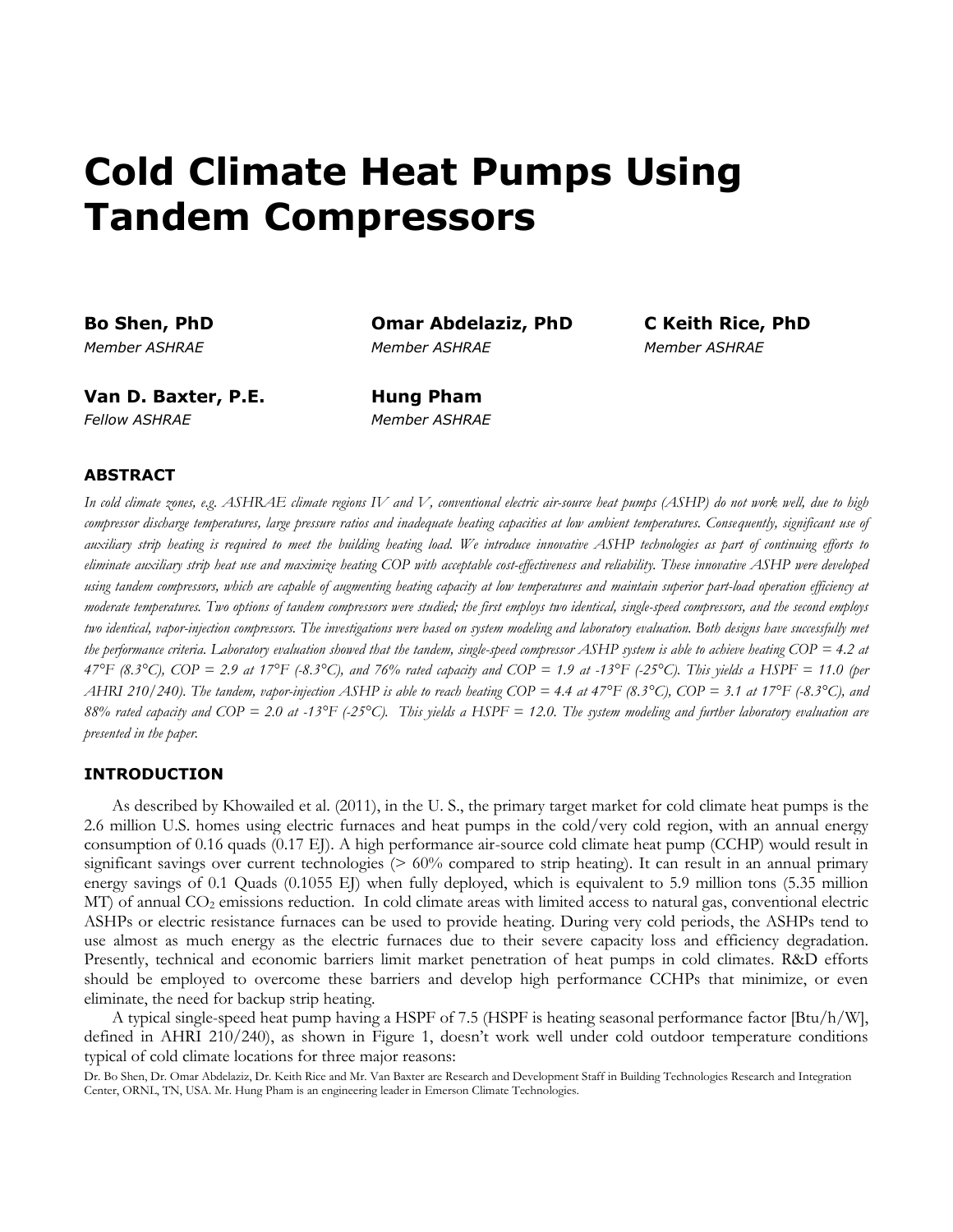- 1. Too high discharge temperature: low suction pressure and high pressure ratio at low ambient temperatures cause significantly high compressor discharge temperatures, in excess of the maximum limit for many current compressors on the market. Furthermore, system charge of a heat pump is usually optimized in cooling mode, which leads to overcharge conditions in heating mode, further increasing the discharge temperature.
- 2. Insufficient heating capacity: heating capacity of a single-speed heat pump decreases with ambient temperature. As illustrated in Figure 1, the heating capacity at -13°F (-25°C) typically decreases to 20% to 40% of the rated heating capacity at 47°F (8.3°C) (~equivalent to the rated cooling capacity at 95°F (35°C)). As such, a single-speed heat pump, sized to match the building cooling load, is not able to provide adequate heating capacity to match the building heating load at low ambient temperatures, and supplemental resistance heat has to be used.
- 3. Low COP: heating COP degrades significantly at low ambient temperatures, due to the elevated temperature difference between the source side and demand side.



**Figure 1** Building heating load in Region V (DHRmin) compared to heating capacity of a typical ASHP with 7.5 HSPF and a target CCHP having equivalent nominal heating capacity at 47°F (8.3°C).

For the CCHP development, cost-effective solutions should be identified to tackle the three issues as above. DOE's performance targets for CCHPs are 1) to matain heating capacity at -13°F (-25°C) greater than 75% of the rated heating capacity at 47°F (8.3°C), and 2) heating COP at 47°F (8.3°C) greater than 4.0. The 75% capacity criterion would result in a heat pump capacity approximately equal to the building heating load for a well-insulated home at -13°F (-25°C) in Region V (assumed to be the DHRmin load condition as defined by AHRI Standard 210/240 for Region V), where the building heating load at -13°F (-25°C) is 80% of the building cooling design load at 95°F (35°C) ambient temperature.

Researchers have investigated several cycle configurations for CCHP. Wang et al. (2009) studied advanced vapor injection (VI) cycles. A VI cycle uses a vapor injection compressor. In a VI system, liquid from the condenser is expanded to a middle stage between the condensing and evaporating pressures, after phase separation, the vapor is injected to the compressor injection port, and the liquid is further expanded and goes to the evaporator. VI cycles can be classified into two fundamental configurations: (a) Flash tank cycle and (b) Economizing heat exchanger cycle. Figure 2 (a and b) shows the schematics of a VI cycle for each configuration. In a VI cycle with flash tank, two-phase refrigerant is separated into saturated liquid and vapor by a flash tank after the first expansion. It has the advantage of feeding 100% of saturated vapor to the compressor injection port. The two-stage cycle with economizing heat exchanger allows part of the liquid refrigerant at the condenser outlet to pass through an expansion valve before entering the economizer HX to further subcool the mainstream refrigerant coming from the condenser. The superheated intermediate pressure refrigerant leaving the economizer HX enters the intermediate compressor port. As a result, the separation with economizer HX will never be 100% as compared to the flash tank separation due to the limited surface area involved. The refrigerant flow rate and pressure entering the intermediate compressor port can be easily controlled using thermostatic expansion valves. The VI cycles are able to reduce compressor discharge temperature effectively by directly injecting low enthalpy refrigerant vapor into the compressor compression cylinder. They also increase the evaporating and heating capacities due to the lower enthalpy liquid refrigerant entering the evaporator after the inter-stage phase separation.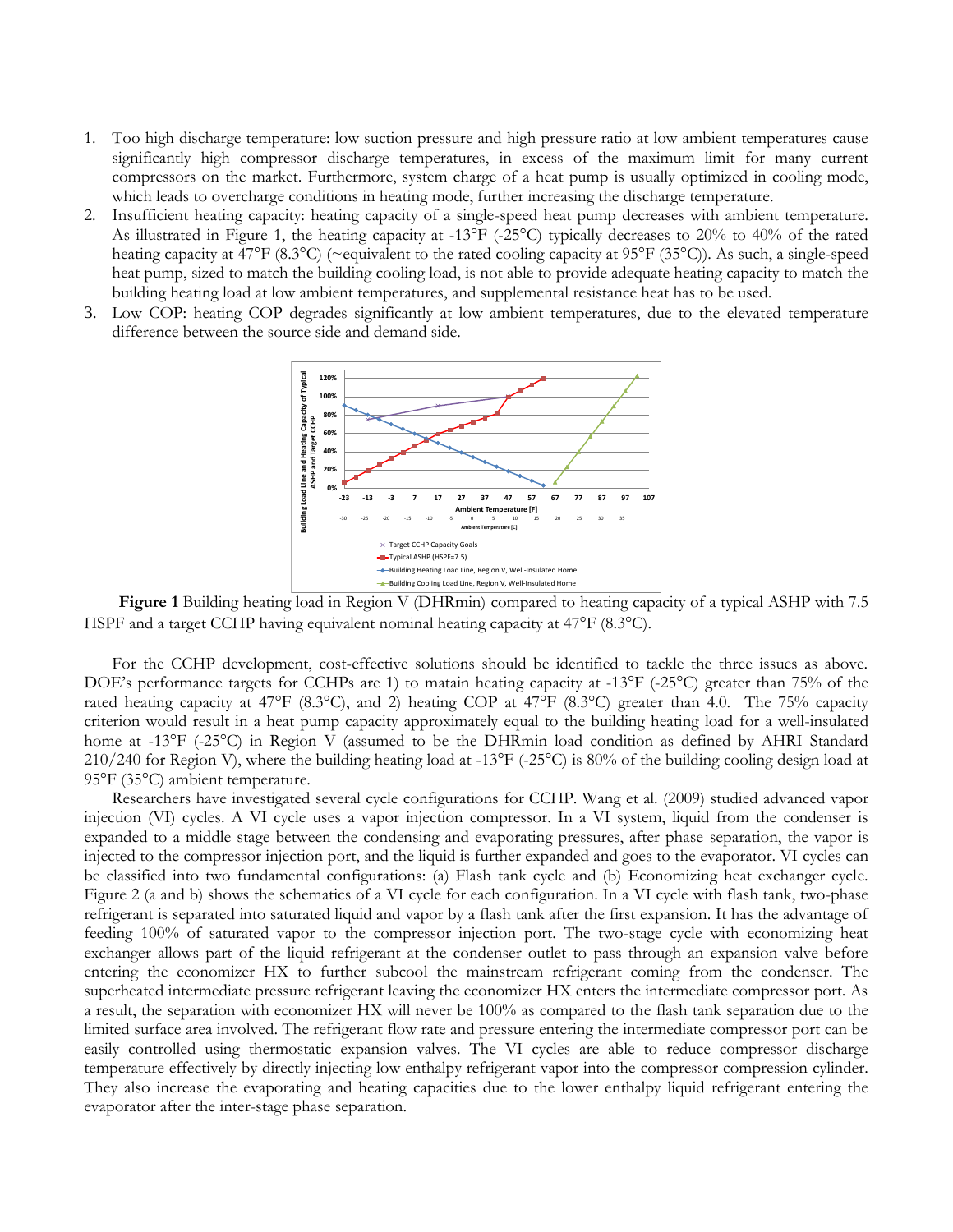Bertsch (2005) and Bertsch and Groll (2008) studied two-stage compression, as shown in Figure 2c, which used compressors in series, i.e. low stage compressor (booster compressor) and high stage compressor, and an inter-stage economizing heat exchanger. The two-stage compression with inter-stage economizing usually runs both stages at low ambient temperatures and only runs the high stage at moderate ambient temperatures. This configuration effectively lowers the discharge temperature and maintains a good efficiency at low ambient temperatures. It has a larger capacity modulation potential than a single VI compressor, but the cycle is more complex and auxiliary oil management is needed to ensure adequate oil return to all compressors.



As described in Shen (2014), to augment heating capacity at low ambient temperatures, another option is to use multi-capacity compressor(s), i.e. a variable-speed (VS) compressor or put two compressors in parallel (tandem compressors, as shown in Figure 2d). Only partial capacity of the multi-capacity compressor(s) options is used to meet the building cooling load and provide heating at moderate temperatures.(such as a VS compressor at low speed, or a single compressor in a tandem set). Full capacity operation is used to boost heating capacity at low ambient temperatures. For multi-capacity compressor(s) in a single-stage system (Figure 2d) the heat exchangers must be sized adequately for full capacity operation and the discharge temperature must be managed to avoid exceeding maximum limits.

## **HEAT PUMP EQUIPMENT MODELING**

The DOE/ORNL heat pump design model (HPDM) was used for the analytical evaluations (Shen and Rice, 2014). Ten-coefficient compressor maps (AHRI-540) were used to calculate mass flow rate and power consumption. The model also considers the actual compressor suction state to correct the map mass flow prediction. For heat exchanger modeling, a segment-by-segment modeling approach is used. Each tube segment has individual air side and refrigerant side entering states, and considers possible phase transition. An  $\varepsilon$ -NTU approach is used for heat transfer calculations within each segment. Air-side fins are simplified as equivalent annular fins. Both refrigerant and air-side heat transfer and pressure drop are considered. The heat exchanger model can simulate arbitrary tube and fin geometries and circuitries, any refrigerant side entering and exit states, maldistribution, and accept two-dimensional air side temperature, humidity and velocity local inputs. It is capable of modeling both condenser and evaporator.

A number of candidate system technologies were simulated, including a baseline single-speed heat pump, multicapacity compressor(s) options, and vapor injection compressor option with inter-stage economizer (VI+EcHX) or flash tank (VI+FlashTank), as shown in Figure 2. The single-speed heat pump uses a compressor having a nominal cooling capacity of 5-ton/17.6 kW. The VI+EcHX and VI+FlashTank options also use a VI compressor having a nominal cooling capacity of 5-ton/17.6 kW. Two multi-capacity compressor(s) options were evaluated. One included a VS compressor, with its speed ranging from 800 to 7200 RPM and having a nominal cooling capacity of 5-ton/17.6 kW rated at 4500 RPM. The other featured a tandem compressor pair having two equal size, single-speed compressors, or two equal size, VI compressors. Each compressor in the tandem systems has a nominal cooling capacity of 2.5-ton/8.8 kW. All the compressor technologies were simulated with the same set of indoor and outdoor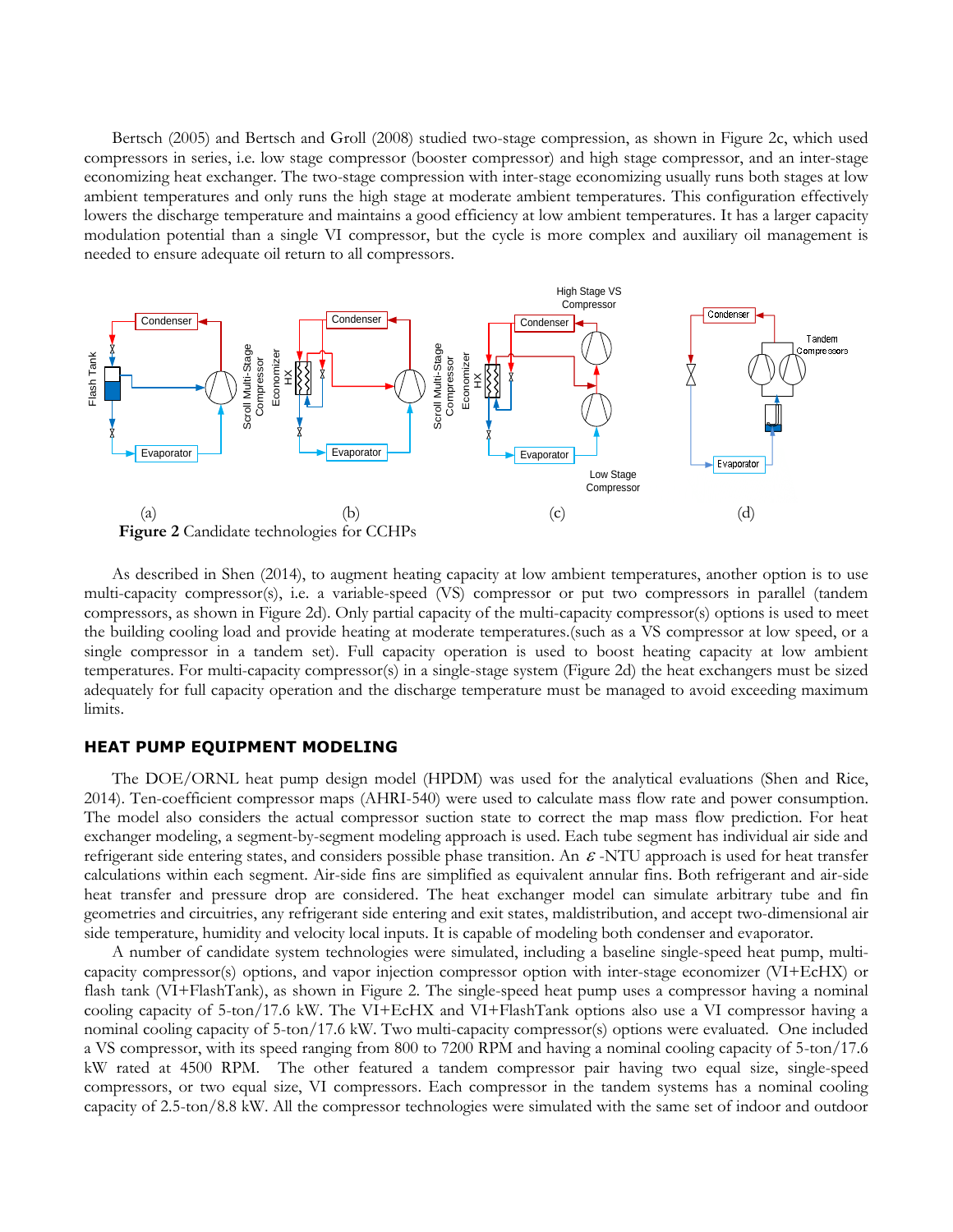units, which were originally used for a 5-ton heat pump, as given in Table 1. For the system modeling in heating mode, the condenser exit subcooling degree was set at 10 R (5.6 K), i.e. assuming optimized charge control; the evaporator exit was assumed to be saturated vapor, i.e. from use of a suction line accumulator. When using a VI compressor with an economizer, the economizer exit superheat degree was set at 10 R (5.6 K) and its heat transfer effectiveness was assumed as 70%. The indoor return air temperature was always set at 70**°**F (21.1**°**C).

| <b>Table 1: Parameters of Indoor and Outdoor Units</b> |                                        |                         |  |  |  |
|--------------------------------------------------------|----------------------------------------|-------------------------|--|--|--|
| Parameters (heating mode)                              | Indoor Fin-&-Tube Coil                 | Outdoor Fin-&-Tube Coil |  |  |  |
| Face area, $ft^2$ (m <sup>2</sup> )                    | 3.30(0.307)                            | 22.3(2.07)              |  |  |  |
| Total Tube Number                                      | 84                                     | 64                      |  |  |  |
| Number of rows                                         | 3 (cross counter-flow)                 | 2 (cross counter-flow)  |  |  |  |
| Number of parallel circuits                            |                                        |                         |  |  |  |
| Fin density, $fins/ft$ (fins/m)                        | 168(551)                               | 264 (866)               |  |  |  |
|                                                        | Indoor Blower (High/Low <sup>1</sup> ) | Outdoor Fan             |  |  |  |
| Flow Rate, cfm $(m^3/s)$                               | 1670/1380 (0.790/0.653)                | 3500 (1.652)            |  |  |  |
| Power [W]                                              | 322/203                                | 300                     |  |  |  |

1 The indoor blower has two speed levels. For ≤50% compressor capacity or at -13°F/-25°C ambient temperature, the lower indoor air flow rate and blower power were used; otherwise, the higher air flow rate and blower power were used.



**Figure 3** Ratios of heating capacity relative to 47°F, COP at 47°F and integrated COP at -13°F

The heat pump rated capacity at  $47^{\circ}F(8.3^{\circ}C)$ , approximately the rated cooling capacity at  $95^{\circ}F(35^{\circ}C)$  is usually the value used to match a building cooling design load for the sizing selection. Regarding the multi-capacity compressor(s), VS\_R@4500RPM, 3600RPM, and 2700RPM mean getting the rated heating capacity at 47°F (8.3°C) by running the VS compressor speed at 4500, 3600, and 2700 RPM, respectively. Tandem\_R@Low means achieving the rated heating capacity at 47°F (8.3°C), by running a single compressor. The simulation results in Figure 3 compare heating COPs at 47°F (8.3°C), integrated COPs at -13°F (-25°C), and ratios of heat pump heating capacity at -13°F vs. 47°F rating point. The ratios of heating capacity were defined as heat pump capacity running at full speed at -13°F vs. the rated capacity at 47°F. The integrated COPs at -13°F (-25°C) were calculated by including the supplemental resistance heat needed to match 80% rated heating capacity at 47°F (8.3°C), i.e. the building heating load for a wellinsulated home at -13°F (-25°C) in Region V. If no resistance heat was needed, the heat pump COP was used as the integrated COP. It can be seen that over-capacity is the key to match the 75% capacity goal at -13°F (-25°C) and provide higher integrated COP due to the elimination of resistance heat use. Four options in Figure 3 are able to reach the DOE capacity goal at -13°F (-25°C), i.e. >75% relative to the rated capacity at 47°F (8.3°C) (VS\_R@4500RPM, 3600RPM, Tandem\_R@Low and TandemVI\_R@Low). Tandem\_R@Low has a higher integrated COP than the VS options, since the VS compressor has an efficiency drop when running at the top speed of 7200 RPM. The tandem compressors with vapor injection and inter-stage economizing result in the highest integrated COP and the second highest capacity. Based on the analysis, two prototypes were selected for laboratory evaluation. First was a 'most cost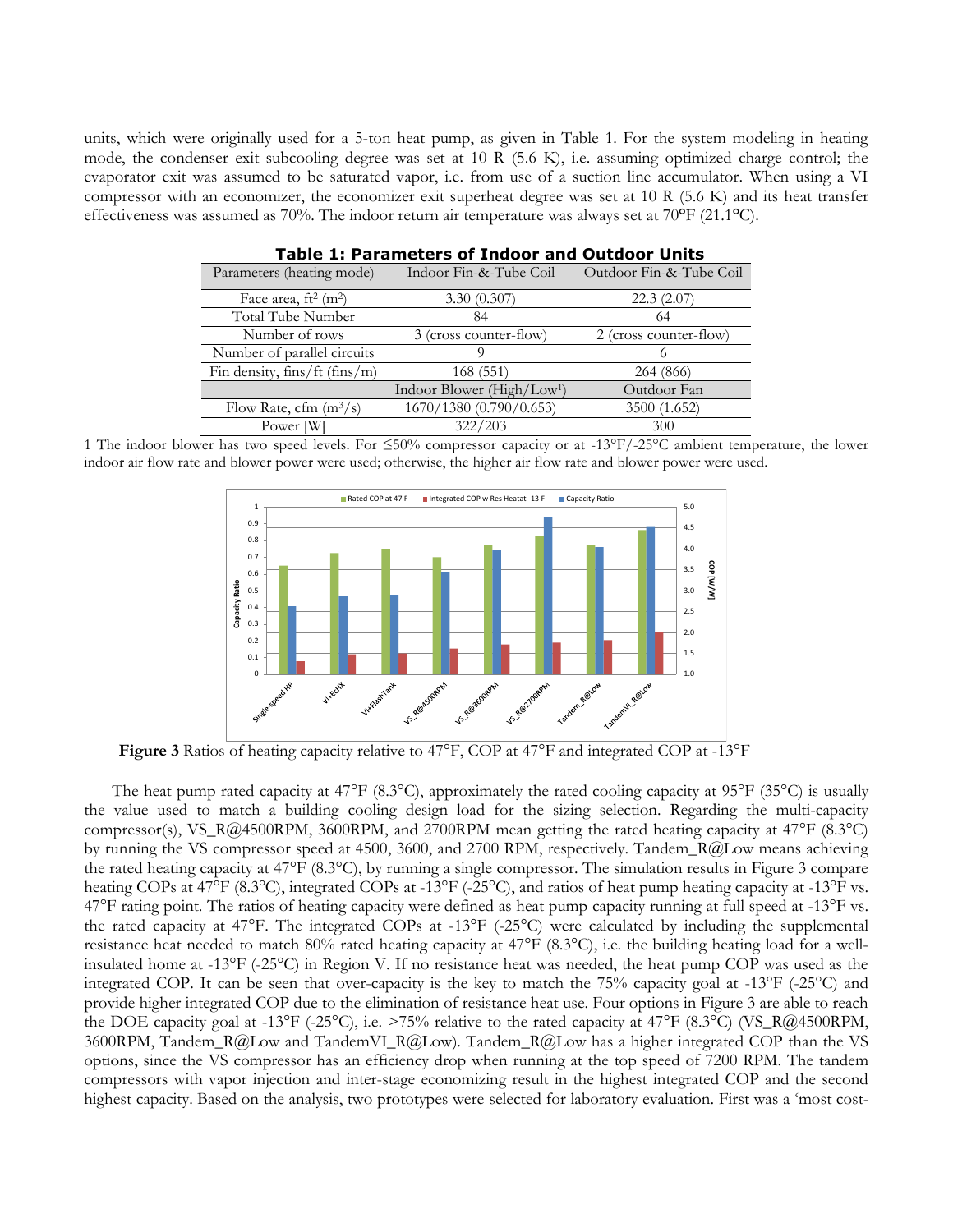effective' design, i.e. using equal tandem, single-speed compressors with an electronic expansion valve (EXV) for discharge temperature control. The other is a 'Premium' design, i.e. using equal tandem, VI compressors with interstage economizing and discharge temperature control.

## **'MOST COST-EFFECTIVE' DESIGN - EQUAL TANDEM, SINGLE-SPEED COMPRESSORS**

The 'most cost-effective' design using two equal, single-speed compressors is shown in Figure 4. The design considerations are summarized as below:

- 1. The two equal, single-speed compressors were provided with special "heating application" design features that allow the compressors to operate at higher discharge temperatures than most typical compressors (up to 280°F (138°C)). This enables the heat pump to operate at extremely low ambient temperatures.
- 2. Current two-speed heat pumps on the market use a single, two-stage compressor having a typical displacement volume split ratio of 100%/67%. In comparison, the tandem compressors have a volume split ratio of 100%/50%, which provides a larger extended-capacity potential, if the heat pump nominal COP and capacity ratings are established for one compressor. That is the reason that the heat pump using the tandem compressors can reach  $>75\%$  capacity at -13°F (-25°C).
- 3. The CCHP is sized to match a 3-ton/10.6 kW building cooling load using a single compressor. The system uses heat exchangers of a typical 5-ton heat pump. With a single compressor running (cooling mode and moderate temperatures in heating mode), the heat exchangers are under-loaded, and this provides higher efficiency. That is the key that enabled the CCHP laboratory prototypes to reach a COP  $> 4.0$  at 47°F (8.3°C).
- 4. The compressor(s) and discharge line are well insulated and placed outside the outdoor air flow stream, so as to minimize the shell heat loss, as shown in Figure 4. Insulating the compressors impairs the cooling performance; however, its effect is negligible, since the condenser (outdoor heat exchanger) has been oversized for cooling mode.
- 5. Heating mode discharge temperature control, which uses an EXV, coupled with a suction line accumulator, is intended to optimize the active charge in the system over an extended operating range. It mitigates the typical charge imbalance problem between cooling and heating modes. A standard thermostatic expansion valve (TXV) is used for cooling mode.



**Figure 4** Left: CCHP using tandem, single-speed compressors and an EXV for discharge temperature control in heating mode, right: Insulated tandem, single-speed compressors

We tested two samples of tandem compressors 1) a pair of typical compressors optimized for cooling mode, and 2) a specially-made pair optimized for heating mode. The latter tandem pair provided better heating performance under all the operating conditions. The comparisons are given in Table 2 and 3 below. Table 2 shows measured performance indices at key ambient temperatures, i.e. 47°F (8.3°C), 17°F (-8.3°C) and -13°F (-25°C), with one or two compressors operating. Table 3 shows HSPFs (as estimated per AHRI Standard 210/240 using the measured performance results) in Region IV and V, with DHRmin and DHRmax building loads, respectively.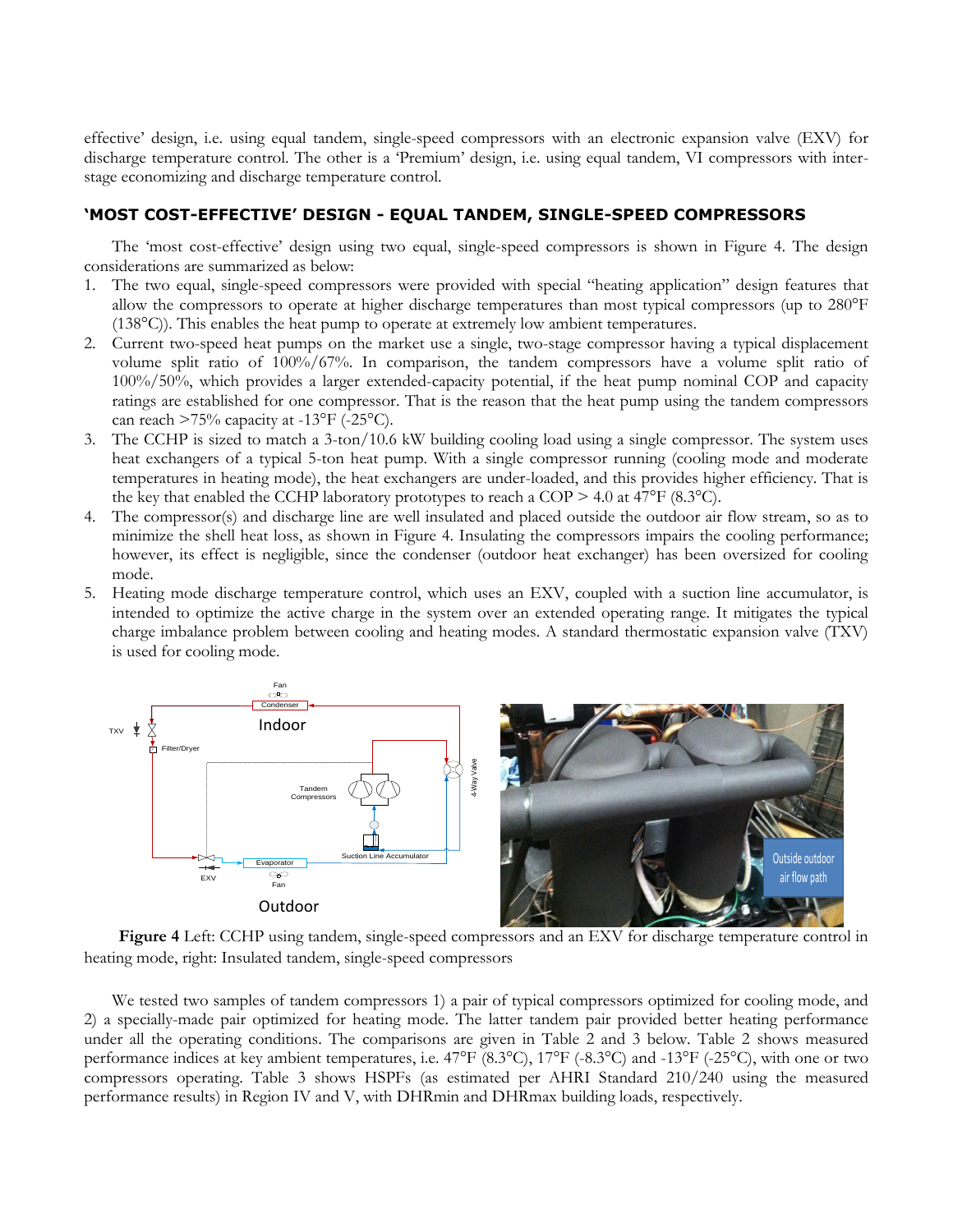|               | Ambient/Comp(s)         | $47^{\circ}$ F, 1 Comp | - - - -<br>$17^{\circ}$ F, 2 Comp | $17^{\circ}$ F, 1 Comp | $-13$ °F, 2 Comp |
|---------------|-------------------------|------------------------|-----------------------------------|------------------------|------------------|
| Optimized for | $COP$ [-]               | 4.09                   | 2.76                              | 2.89                   | 1.85             |
| cooling       | Capacity, kBtu/h (kW)   | 37.96 (11.13)          | 50.46 (14.79)                     | 25.86 (7.58)           | 30.04(8.80)      |
| mode          | Capacity Ratio to 47°F  | $100\%$                | 133%                              | 68%                    | 79%              |
|               | Discharge Temp, °F (°C) | 122(50.0)              | 183 (83.9)                        | 131(55.0)              | 257(125)         |
| Optimized for | COP <sub>[-1]</sub>     | 4.24                   | 2.80                              | 2.97                   | 1.94             |
| heating       | Capacity, kBtu/h (kW)   | 39.72 (11.64)          | 50.92 (14.92)                     | 25.92(7.60)            | 30.25(8.86)      |
| mode          | Capacity Ratio to 47°F  | $100\%$                | 128%                              | 65%                    | 76%              |
|               | Discharge Temp, °F (°C) | 124(51.1)              | 181 (82.8)                        | 124 (51.1)             | 213(100.6)       |
|               | %COP Increment          | $3.7\%$                | $1.4\%$                           | $2.8\%$                | $4.9\%$          |

**Table 2. Performance indices of CCHPs using tandem single-speed compressors.**

## **Table 3. Heating Seasonal Performance Factors of CCHPs using tandem single-speed and VI compressors.**

| Case            | HSPF/cooling optimized | HSPF/heating optimized             | HSPF/tandem VI compressors |
|-----------------|------------------------|------------------------------------|----------------------------|
|                 |                        | Heating Season Ratings, Region: IV |                            |
| Based on DHRmin | 11.04                  | 11.21                              | 11.84                      |
| Based on DHRmax | 10.90                  | 10.95                              | 1.80                       |
|                 |                        | Heating Season Ratings, Region: V  |                            |
| Based on DHRmin | 9.90                   | 10.03                              | 10.68                      |
| Based on DHRmax | 9.51                   | 9.59                               | 10.10                      |

## **'PREMIUM' DESIGN - EQUAL TANDEM, VAPOR INJECTION COMPRESSORS**

Use of tandem VI compressors resulted in increases in both the heating capacity and efficiency. We tested a sample of tandem VI compressors in the same breadboard unit as the 'most cost-effective' configuration. The tandem VI compressors were coupled with an inter-stage flash tank and investigated in three scenarios. The first used a TXV to control the evaporator exit superheat; the second (Figure 5) used an EXV to control the compressor discharge temperature; the third coupled the discharge temperature control with a suction line heat exchanger (SLHX).

It was observed that using an EXV for discharge temperature control led to better performance than using a TXV for compressor suction superheat control. We tested the CCHP using the tandem VI compressors, with and without the SLHX, over extensive ambient temperatures. The SLHX addition didn't show any positive effects on the heat pump COPs and heating capacities. It was observed to increase the compressor suction superheat degree and discharge temperature, which increased the heating capacity per unit refrigerant mass flow rate. However, the increased suction superheat also decreased the suction density, and reduced the compressor mass flow rate. In addition, the compressor efficiency was found to decrease due to elevated suction and discharge temperatures. Consequently, neither capacity nor efficiency gain was observed with the SLHX. Therefore, this feature was not selected for the final design. The final system configuration, having the tandem VI compressors and discharge temperature control, achieved 5% better COPs than the tandem, single-speed compressors (optimized for heating mode) at various ambient conditions. It achieved 88% capacity and 2.0 COP at -13°F (-25°C), 4.4 COP and 40 kBtu/h (11.7 kW) rated capacity at 47°F (8.3°C). When delivering 90% capacity at 17°F (-8.3°C), it achieved 3.1 COP. Figure 6 compares the heating capacities of the tandem single-speed compressors and the tandem VI compressors, as a function of the ambient temperature. Figure 7 compares the heating COPs. Table 3 reports the lab-measured HSPFs of the system using the tandem VI compressors and discharge temperature control.

## **CONCLUSION**

Based on the system modeling and laboratory investigations, two CCHP system configurations are recommended. One is a 'most cost-effective' design using tandem, single-speed compressors (optimized for heating performance), and the other is a 'premium' configuration using tandem VI compressors. Both configurations achieved the CCHP performance targets.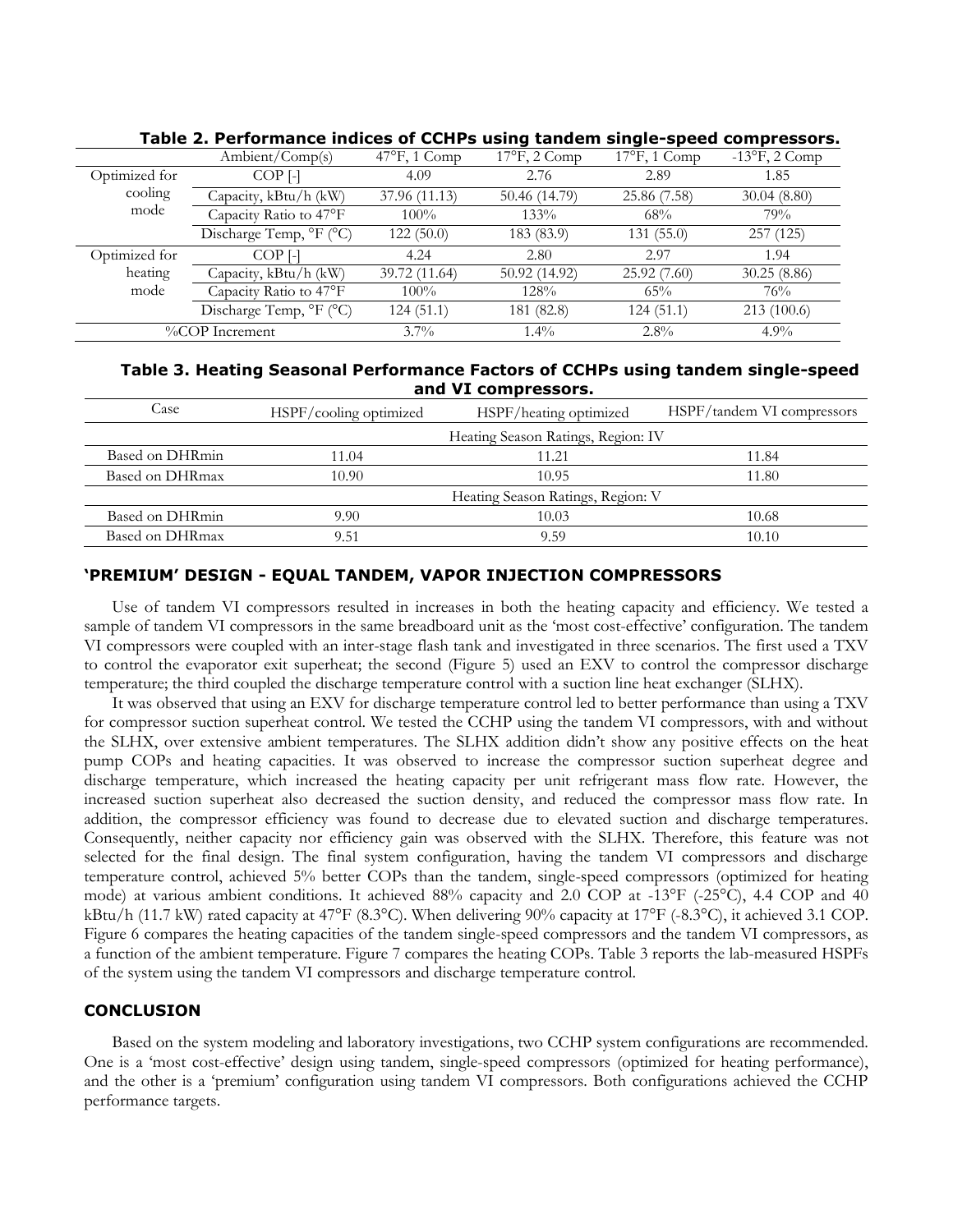Due to the significant heating capacity reduction of a typical single-speed ASHP, a properly sized ASHP to match a building cooling design load is inadequate for the building heating load under extremely low ambient temperature conditions. Consequently, multi-capacity compressor(s) are needed to provide proper load matching for both cooling and heating seasons, i.e. using partial capacity to match the building cooling design load, and using the full capacity to match the building heating load at low ambient temperatures. This facilitates a good balance between reducing the cyclic loss and eliminating the supplemental resistance heat use. Among the multi-capacity compressor(s), using the tandem single-speed compressors is a more cost-effective option than using the VS compressors, since the tandem compressors are less expensive and do not need an inverter. In addition, the tandem compressors have a simpler control and no need to be equipped with variable-speed, indoor and outdoor fans, and a specially-made thermostat. A CCHP requires its compressor(s) to work at quite high discharge temperatures, necessitating discharge temperature management (e.g., using an EXV for discharge temperature control, or optimizing the charge for heating mode). VI cycles are able to lower the discharge temperature effectively; however, a single VI compressor can't reach the 75% capacity goal at -13°F (-25°C). Therefore, the tandem VI compressors were used to facilitate the capacity goal, and achieve the highest COPs, albeit with increased cycle complexity and cost.



Figure 5 CCHP using tandem VI compressors and an EXV for discharge temperature control in heating mode



Figure 6 Heating capacity vs. ambient temperature, for tandem single-speed compressors and tandem VI compressors

As compared to a typical, single-speed, 7.5 HSPF heat pump, the option using tandem single-speed compressors will use one more identical compressor, and enlarge the indoor and outdoor heat exchangers' surface area by 60%. Since the heat exchangers are oversized for cooling mode, they lead to better cooling performance than the 7.5 HSPF heat pump, i.e. 14.0 SEER. At start-up moment in heating mode, one compressor will be turned on first. If it fails to match the temperature setting, the second compressor will be used to augment the heating capacity. Since the two compressors will never be started simultaneously, it won't increase the in-rush current significantly on the power distribution facility.